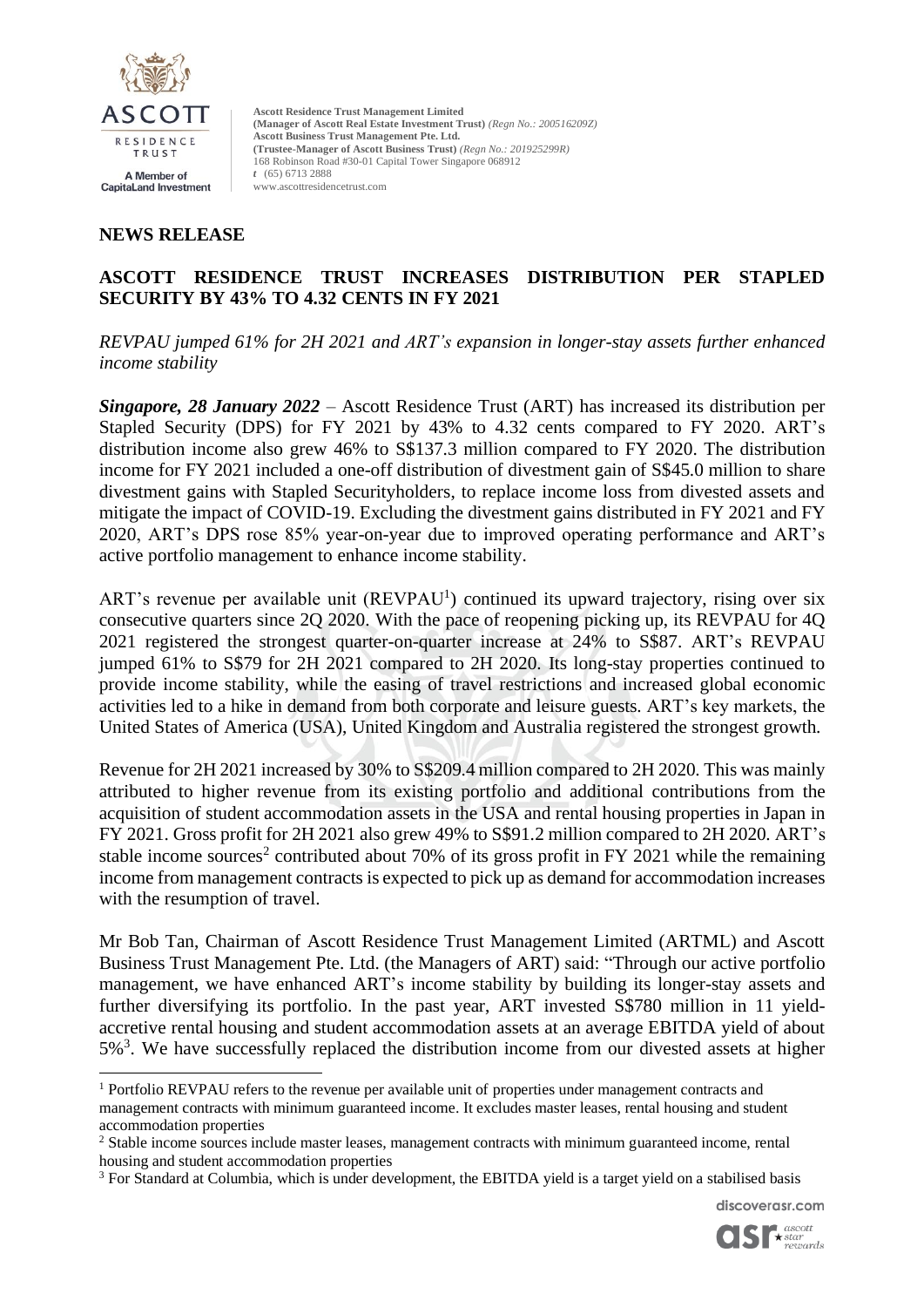

yields. In FY 2020 and 2021, ART divested six assets<sup>4</sup> at an average exit yield of around 2% and received about S\$580 million in proceeds. Our longer-stay assets currently make up about 16% of our total portfolio value. We will raise the asset allocation target in these longer-stay assets from 15-20% in the medium term to 25-30%, further strengthening the resilience of ART's portfolio. We remain committed to delivering sustainable, long-term value to our Stapled Securityholders."

Ms Beh Siew Kim, Chief Executive Officer of ARTML and Ascott Business Trust Management Pte. Ltd. (the Managers of ART) said: "In 2021, ART was also recognised for our sustainability and corporate governance efforts, placing first in reputable indices and awards globally and in the region. We continue to seek more yield-accretive investments while remaining committed to sustainability and taking a disciplined approach in managing our capital and costs."

"Economic growth<sup>5</sup> is expected to be modest in the near term, given the mobility restrictions in light of the Omicron variant and tightening of monetary policies to curb inflationary pressures. ART's presence in large domestic markets will allow us to continue capturing the strong local demand in the interim. Travel is recovering in many markets, such as Europe and the Americas, as vaccination rates increase. The coordinated lifting of travel restrictions and governments' commitment to the reopening of international borders, could further help to restore confidence in travel and accelerate recovery in 2022<sup>6</sup>. With ART's geographically diversified portfolio, we are well-positioned to capture demand as international travel gradually returns," added Ms Beh.

## Enhancing the resilience of ART's portfolio through investments in the longer-stay segment

ART's entry into the student accommodation segment and increased asset allocation in the longerstay segment have boosted the resilience of ART's portfolio. In 2021, ART acquired eight student accommodation assets in the USA and three rental housing properties in Japan. The seven operating student accommodation assets have a robust occupancy rate of close to 100%, while the three rental housing properties have an occupancy rate of over 95%.

## Newly launched properties to contribute to ART's earnings

ART launched two properties in 4Q 2021, ready to take advantage of the recovery of travel in 2022. Its maiden development project, the new lyf one-north Singapore has achieved  $96\%$ <sup>7</sup> occupancy since its soft opening in November 2021. The 324-unit coliving property is located in Singapore's research and innovation business hub, one-north.

In New York City, USA, ART unveiled the 224-room voco Times Square South in November 2021 and bookings have been encouraging. Formerly known as Hotel Central Times Square, the property underwent a US\$10 million refurbishment and rebranding since 2Q 2021.



<sup>4</sup> The six divested assets are Ascott Guangzhou, Somerset Azabu East Tokyo, Citadines Didot Montparnasse Paris, Citadines City Centre Grenoble, Somerset Liang Court Singapore (partial gross floor area) and Somerset Xu Hui Shanghai

<sup>&</sup>lt;sup>5</sup> In the International Monetary Fund's "World Economic Outlook" (January 2022) report, it forecasts the global economic growth to moderate from 5.9% in 2021 to 4.4% in 2022

<sup>&</sup>lt;sup>6</sup> "Tourism grows 4% in 2021 but remains far below pre-pandemic levels" (January 2022), World Tourism Organization

<sup>&</sup>lt;sup>7</sup> Based on inventory available for sale during the first phase of opening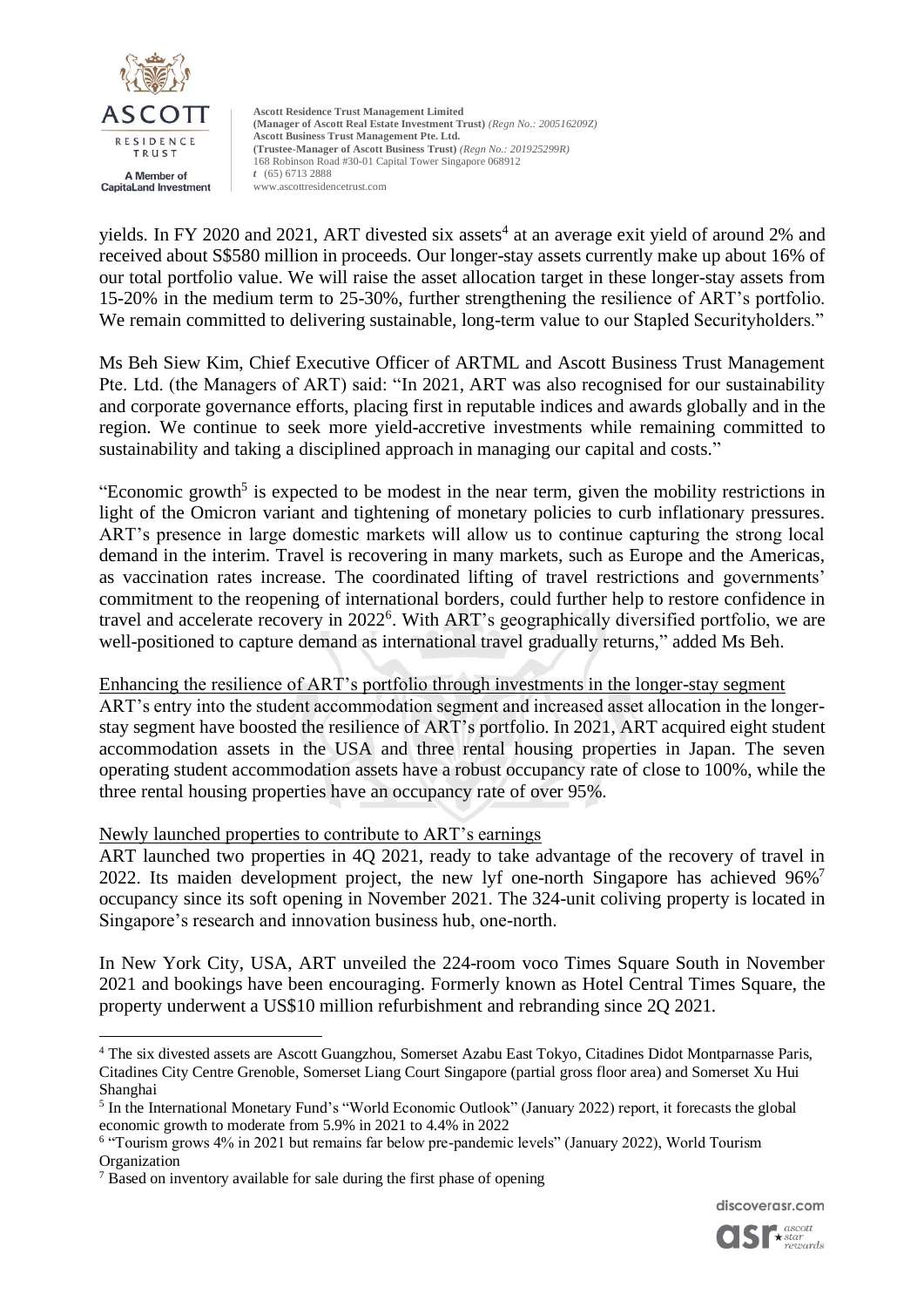

## Rejuvenating ART's portfolio with new developments

Two properties in ART's portfolio are currently under development. Construction of the student accommodation 'Standard at Columbia' started in 3Q 2021 and is expected to complete in 2Q 2023. Jointly invested and developed with ART's sponsor, The Ascott Limited, the 678-bed asset will serve over 35,000 students from the nearby University of South Carolina.

Construction of the new Somerset serviced residence at the Liang Court site in Singapore also commenced in 3Q 2021 and is slated for completion in 2H 2025. The new 192-unit Somerset serviced residence will be part of an iconic riverfront integrated development. Over 50% of the units are one- and two-bedroom units, catering to expatriates and business executives on long stays.

Strengthening ART's financial position through disciplined capital and cashflow management ART has strong financial capacity and healthy liquidity position, giving it the flexibility to invest, pare down debt and/or distribute part of the gains from its divestments to Stapled Securityholders. As at 31 December 2021, ART had a total of approximately S\$1.04 billion in cash on-hand and unutilised credit facilities. ART has a debt headroom of S\$1.9 billion and a gearing of 37.1%, which is well below the 50% gearing threshold set by the Monetary Authority of Singapore.

In line with its proactive capital management approach, about 74% of debt are effectively on fixed interest rates as at 31 December 2021, and is expected to raise the amount to 80% to further hedge against rising interest rates. ART's effective borrowing cost remains low at 1.6% per annum.

|                          | 2H 2021 | 2H 2020 | <b>Variance</b> | <b>FY 2021</b> | <b>FY 2020</b> | <b>Variance</b> |
|--------------------------|---------|---------|-----------------|----------------|----------------|-----------------|
|                          |         |         | $\frac{0}{0}$   |                |                | $\frac{0}{0}$   |
| <b>Revenue</b>           | 209.4   | 161.4   | 30              | 394.4          | 369.9          | $\tau$          |
| (S\$ million)            |         |         |                 |                |                |                 |
| <b>Gross Profit</b>      | 91.2    | 61.0    | 49              | 173.3          | 149.6          | 16              |
| (S\$ million)            |         |         |                 |                |                |                 |
| <b>Distribution</b>      |         |         |                 |                |                |                 |
| Income                   | 73.5    | 61.7    | 19              | 137.3          | 94.2           | 46              |
| (S\$ million) $(1), (2)$ |         |         |                 |                |                |                 |
| <b>Distribution Per</b>  |         |         |                 |                |                |                 |
| <b>Stapled Security</b>  | 2.27    | 1.99    | 14              | 4.32           | 3.03           | 43              |
| (DPS) (cents)            |         |         |                 |                |                |                 |
| Per<br><b>Revenue</b>    |         |         |                 |                |                |                 |
| <b>Available</b><br>Unit | 79      | 49      | 61              | 69             | 59             | 17              |
| (REVPAU)                 |         |         |                 |                |                |                 |
| (S <sup>4</sup> /day)    |         |         |                 |                |                |                 |

## **Summary of Results**

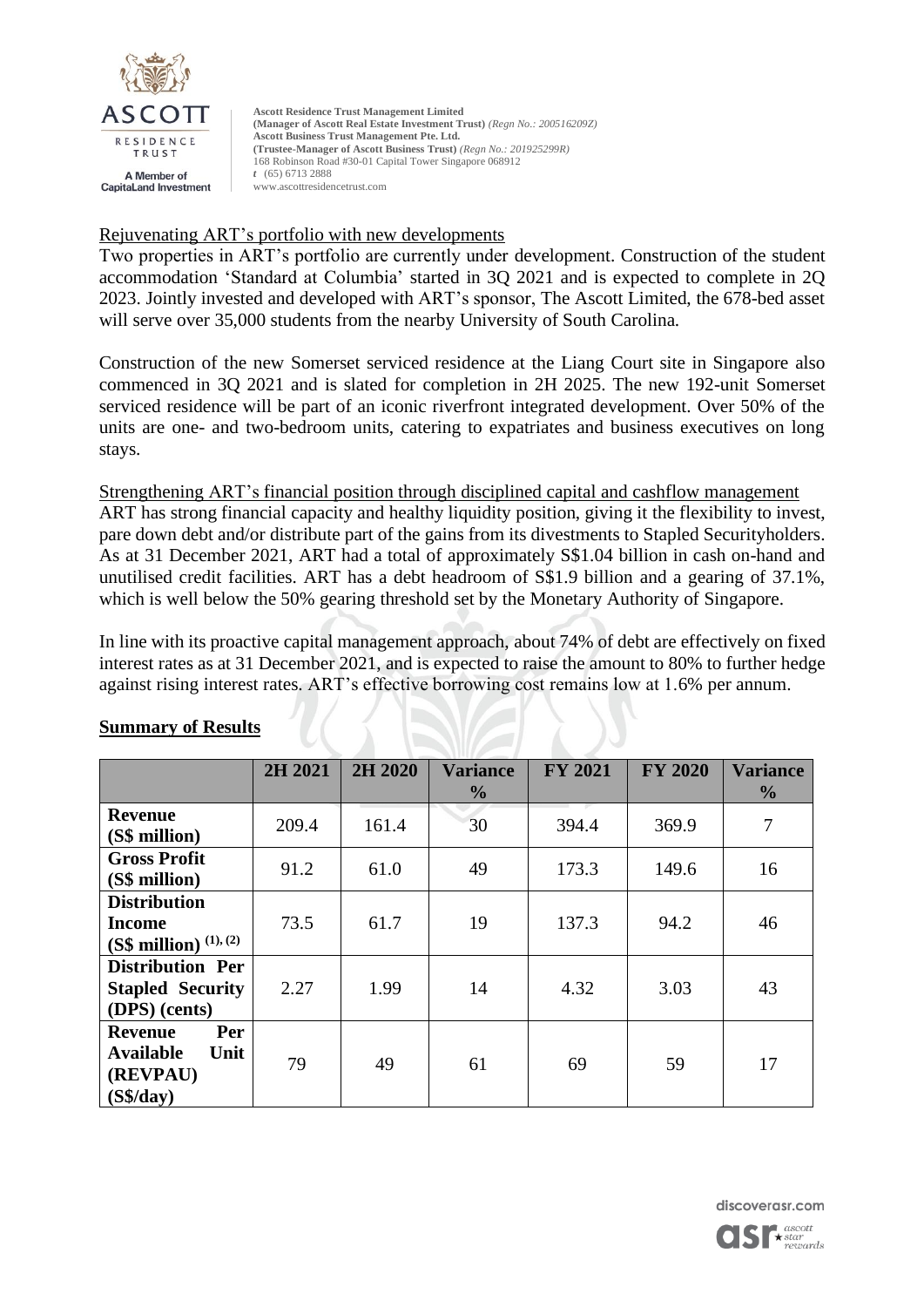

(1) Distribution income for 2H 2021 included a one-off distribution of divestment gain of S\$25.0 million to share divestment gains with Stapled Securityholders, replace income loss from divested assets and mitigate the impact of COVID-19 on distributions.

Distribution income for FY 2021 included:

- a) one-off distribution of divestment gain of S\$45.0 million to share divestment gains with Stapled Securityholders to replace income loss from divested assets and mitigate the impact of COVID-19 on distributions;
- b) termination fee income received upon termination of the sale of Citadines Xinghai Suzhou and Citadines Zhuankou Wuhan;
- c) realised exchange gain on the receipt of the divestment proceeds; and
- d) realised exchange gain arising from the repayment of foreign currency bank loans with the divestment proceeds.
- (2) Distribution income for 2H 2020 included a one-off distribution of divestment gain of S\$40.0 million to mitigate the impact of COVID-19 on distributions and to share past divestment gains with Stapled Securityholders.

To mitigate the impact of COVID-19 on distributions and to share past divestment gains with Stapled Securityholders, ART had included a S\$5.0 million top-up in the 1H 2020 distribution.

Total divestment gain distributed for FY 2020 is S\$45.0 million.

In 1H 2020, in view of the uncertainty surrounding the COVID-19 situation, ART had retained approximately 15% (S\$5.0 million) of its income available for distribution to Stapled Securityholders. In 2H 2020, ART had released the S\$5.0 million of distribution income retained in the 1H 2020 to Stapled Securityholders.

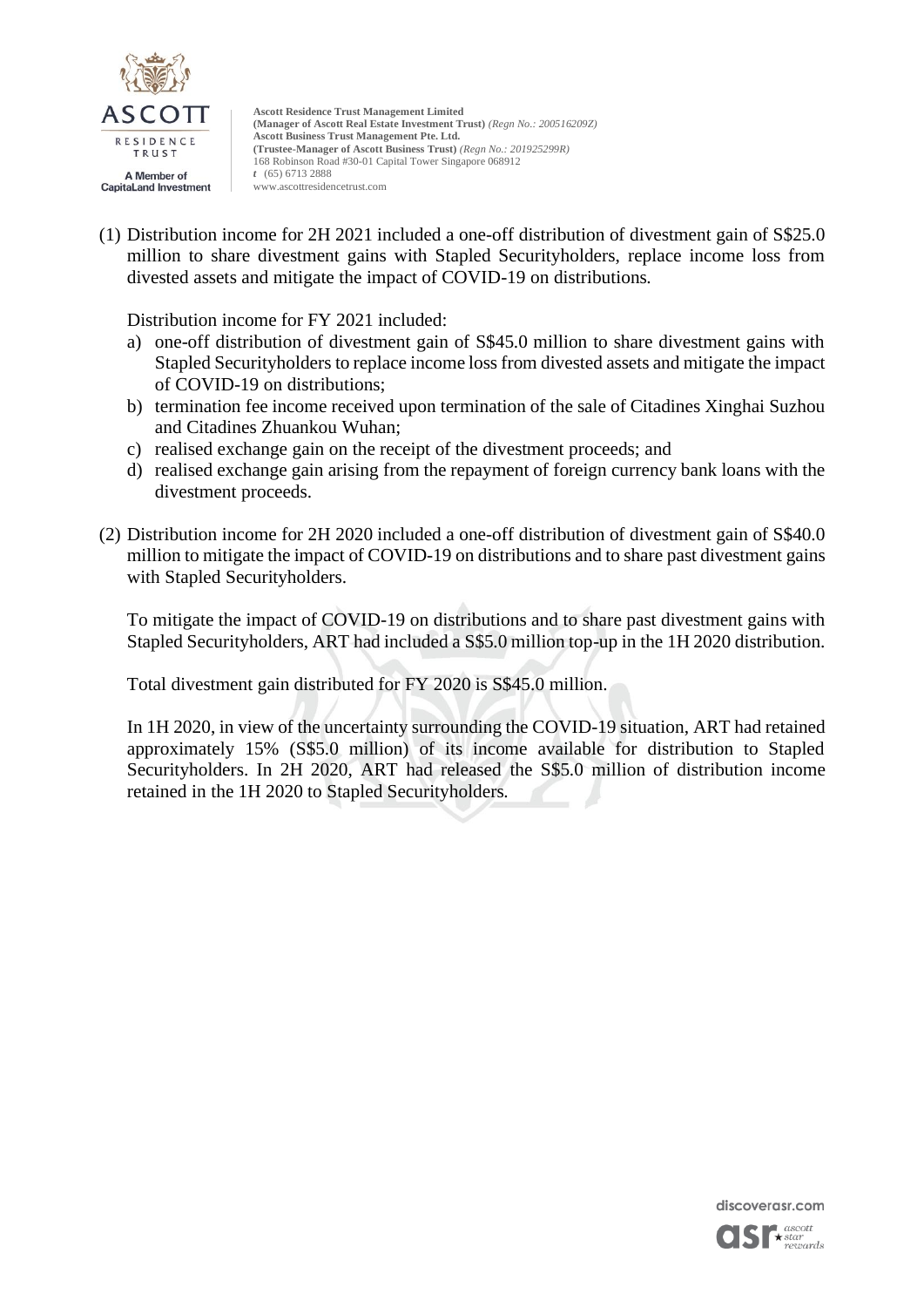

# **Distribution and Book Closure Date**

On 20 September 2021, 152,594,100 new Stapled Securities were issued pursuant to the private placement. In order to ensure fairness to holders of the existing Stapled Securities, ART paid, in lieu of the scheduled semi-distribution, an advanced distribution of 0.545 cents per Stapled Security for the period from 1 July 2021 to 19 September 2021 (prior to the date on which the new Stapled Securities are issued pursuant to the private placement). The next distribution therefore will comprise the distribution income from 20 September 2021 to 31 December 2021. Semi-annual distributions will resume thereafter.

| Distribution                                    | For 1 January<br>$2021$ to<br>30 June 2021 | For 1 July 2021 to<br>19 September<br>2021 | For 20 September<br>$2021$ to<br>31 December<br>2021 | For 1 July 2021<br>to<br>31 December<br>2021 |
|-------------------------------------------------|--------------------------------------------|--------------------------------------------|------------------------------------------------------|----------------------------------------------|
| Distribution<br>Rate per<br>Stapled<br>Security | $2.045$ cents                              | $0.545$ cents                              | 1.726 cents                                          | $2.271$ cents                                |
| <b>Book</b><br><b>Closure Date</b>              | 4 August 2021                              | 17 September<br>2021                       | 9 February 2022                                      |                                              |
| Payment<br>Date                                 | 27 August 2021                             | 9 November 2021                            | 1 March 2022                                         |                                              |

For ART's FY 2021 financial statement and presentation, please visit [www.ascottresidencetrust.com](http://www.ascottresidencetrust.com/)

## **About Ascott Residence Trust**

Ascott Residence Trust (ART) is the largest hospitality trust in Asia Pacific with an asset value of S\$7.7 billion as at 31 December 2021. Having listed on the Singapore Exchange Securities Trading Limited (SGX-ST) since March 2006, ART's objective is to invest primarily in income-producing real estate and real estate-related assets which are used or predominantly used as serviced residences, rental housing properties, student accommodation and other hospitality assets in any country in the world. ART is a constituent of the FTSE EPRA Nareit Global Real Estate Index Series (Global Developed Index).

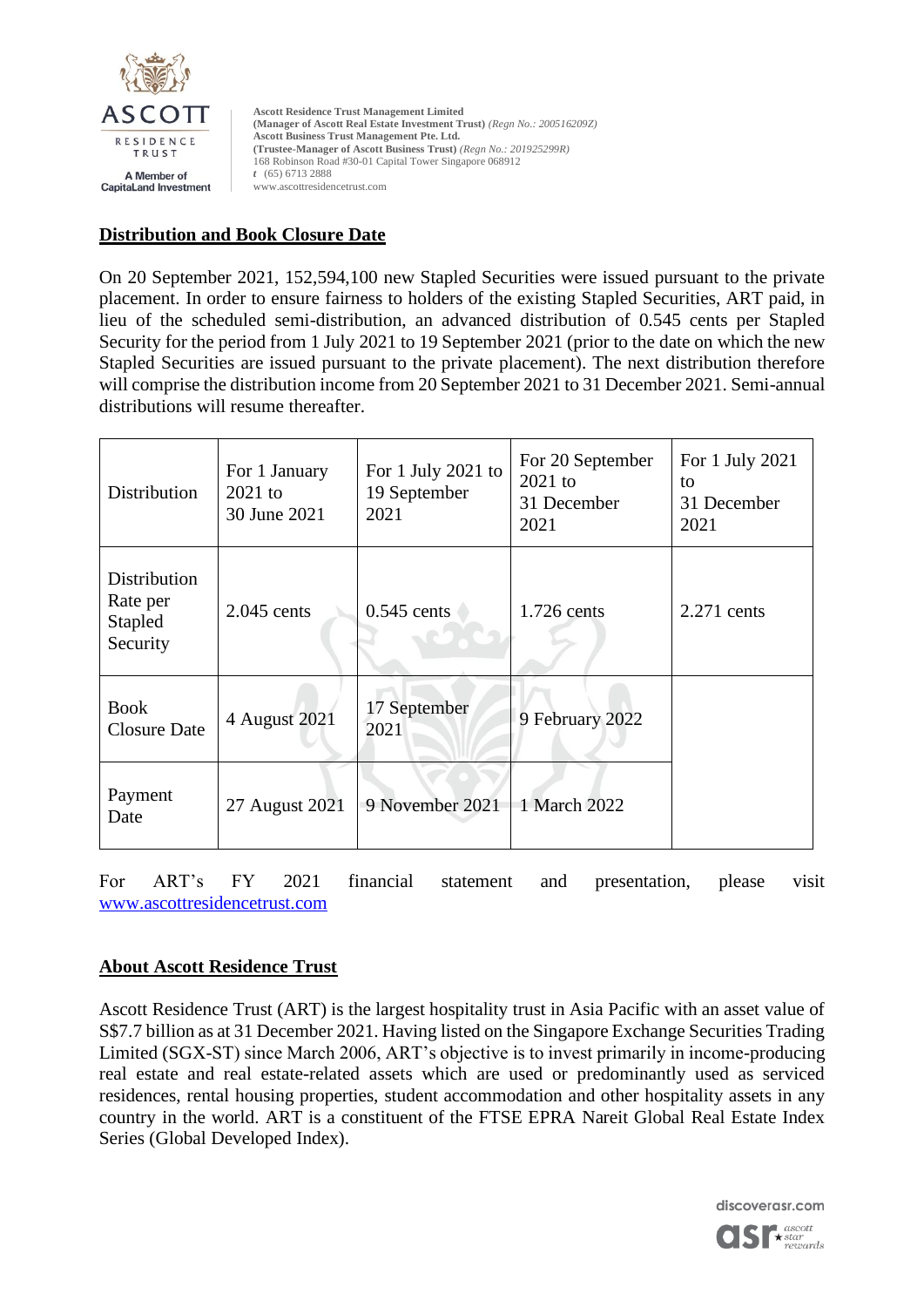

ART's international portfolio comprises 93 properties with over 17,000 units in 43 cities across 15 countries in Asia Pacific, Europe and the USA as at 31 December 2021.

ART's properties are mostly operated under the Ascott The Residence, Somerset, Quest and Citadines brands. They are mainly located in key gateway cities such as Barcelona, Berlin, Brussels, Hanoi, Ho Chi Minh City, Jakarta, Kuala Lumpur, London, Manila, Melbourne, Munich, New York, Paris, Perth, Seoul, Singapore, Sydney and Tokyo.

ART is a stapled group comprising Ascott Real Estate Investment Trust (Ascott Reit) and Ascott Business Trust (Ascott BT). ART is managed by Ascott Residence Trust Management Limited (as manager of Ascott Reit) and Ascott Business Trust Management Pte. Ltd. (as trustee-manager of Ascott BT), both of which are wholly owned subsidiaries of Singapore-listed CapitaLand Investment Limited, a leading global real estate investment manager with a strong Asia foothold.

Visit [www.ascottresidencetrust.com](http://www.ascottresidencetrust.com/) for more information.

## **About CapitaLand Investment Limited**

Headquartered and listed in Singapore, CapitaLand Investment Limited (CLI) is a leading global real estate investment manager (REIM) with a strong Asia foothold. As at 30 September 2021, CLI had about S\$120.8 billion of real estate assets under management, and about S\$84.3 billion of real estate funds under management (FUM) held via six listed real estate investment trusts and business trusts, and 30 private funds across the Asia-Pacific, Europe and USA. Its diversified real estate asset classes cover integrated developments, retail, office, lodging and new economy sectors such as business parks, industrial, logistics and data centres.

CLI aims to scale its FUM and fee-related earnings through its full stack of investment management and operating capabilities. As the listed investment management business arm of the CapitaLand Group, CLI has access to the development capabilities of and pipeline investment opportunities from CapitaLand's development arm. Being a part of the well-established CapitaLand ecosystem differentiates CLI from other REIMs.

As part of the CapitaLand Group, CLI places sustainability at the core of what it does. As a responsible real estate company, CLI contributes to the environmental and social well-being of the communities where it operates, as it delivers long-term economic value to its stakeholders.

Visit [www.capitalandinvest.com](http://www.capitalandinvest.com/) for more information.

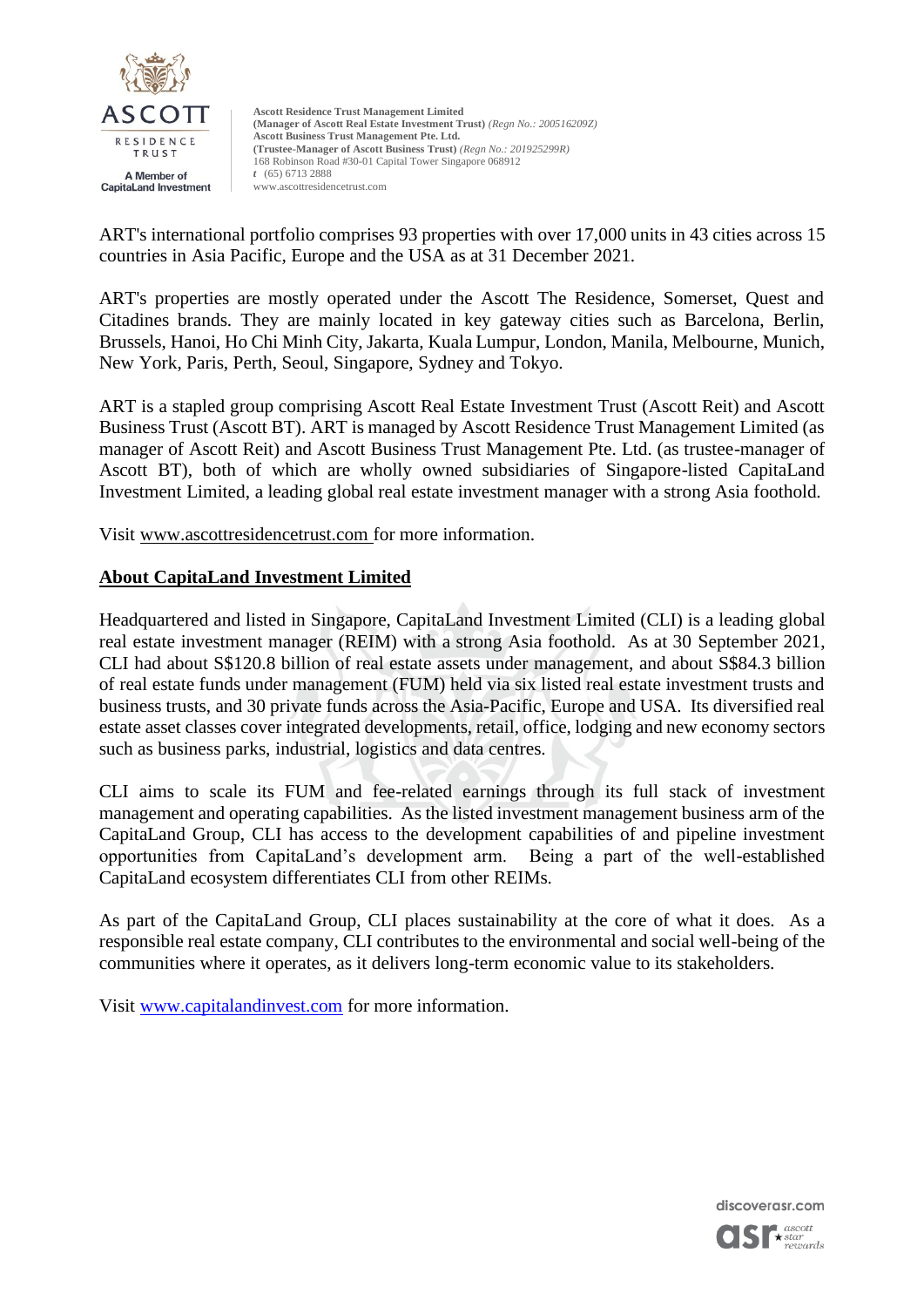

# **Important Notice**

This release may contain forward-looking statements. Actual future performance, outcomes and results may differ materially from those expressed in forward-looking statements as a result of a number of risks, uncertainties and assumptions. Representative examples of these factors include (without limitation) general industry and economic conditions, interest rate trends, cost of capital and capital availability, availability of real estate properties, competition from other developments or companies, shifts in customer demands, shifts in expected levels of occupancy rate, property rental income, charge out collections, changes in operating expenses (including employee wages, benefits and training, property operating expenses), governmental and public policy changes and the continued availability of financing in the amounts and the terms necessary to support future business.

You are cautioned not to place undue reliance on these forward-looking statements, which are based on the current view of management regarding future events. No representation or warranty express or implied is made as to, and no reliance should be placed on, the fairness, accuracy, completeness or correctness of the information or opinions contained in this release. Neither Ascott Residence Trust Management Limited and Ascott Business Trust Management Pte. Ltd. ("**Managers**") nor any of their affiliates, advisers or representatives shall have any liability whatsoever (in negligence or otherwise) for any loss howsoever arising, whether directly or indirectly, from any use of, reliance on or distribution of this release or its contents or otherwise arising in connection with this release.

The past performance of Ascott Residence Trust ("ART") is not indicative of future performance. The listing of the stapled securities in ART ("**Stapled Securities**") on the Singapore Exchange Securities Trading Limited ("SGX-ST") does not guarantee a liquid market for the Stapled Securities. The value of the Stapled Securities and the income derived from them may fall as well as rise. Stapled Securities are not obligations of, deposits in, or guaranteed by, the Managers or any of their affiliates. An investment in the Stapled Securities is subject to investment risks, including the possible loss of the principal amount invested. Investors have no right to request that the Managers redeem or purchase their Stapled Securities while the Stapled Securities are listed on the SGX-ST. It is intended that holders of Stapled Securities may only deal in their Stapled Securities through trading on the SGX-ST.

This release is for information only and does not constitute an invitation or offer to acquire, purchase or subscribe for the Stapled Securities.

#### **Issued by:**

**Ascott Residence Trust Management Limited Ascott Business Trust Management Pte. Ltd.**  168 Robinson Road, #30-01 Capital Tower, Singapore 068912 Tel: (65) 6713 2888 Fax: (65) 6713 2121